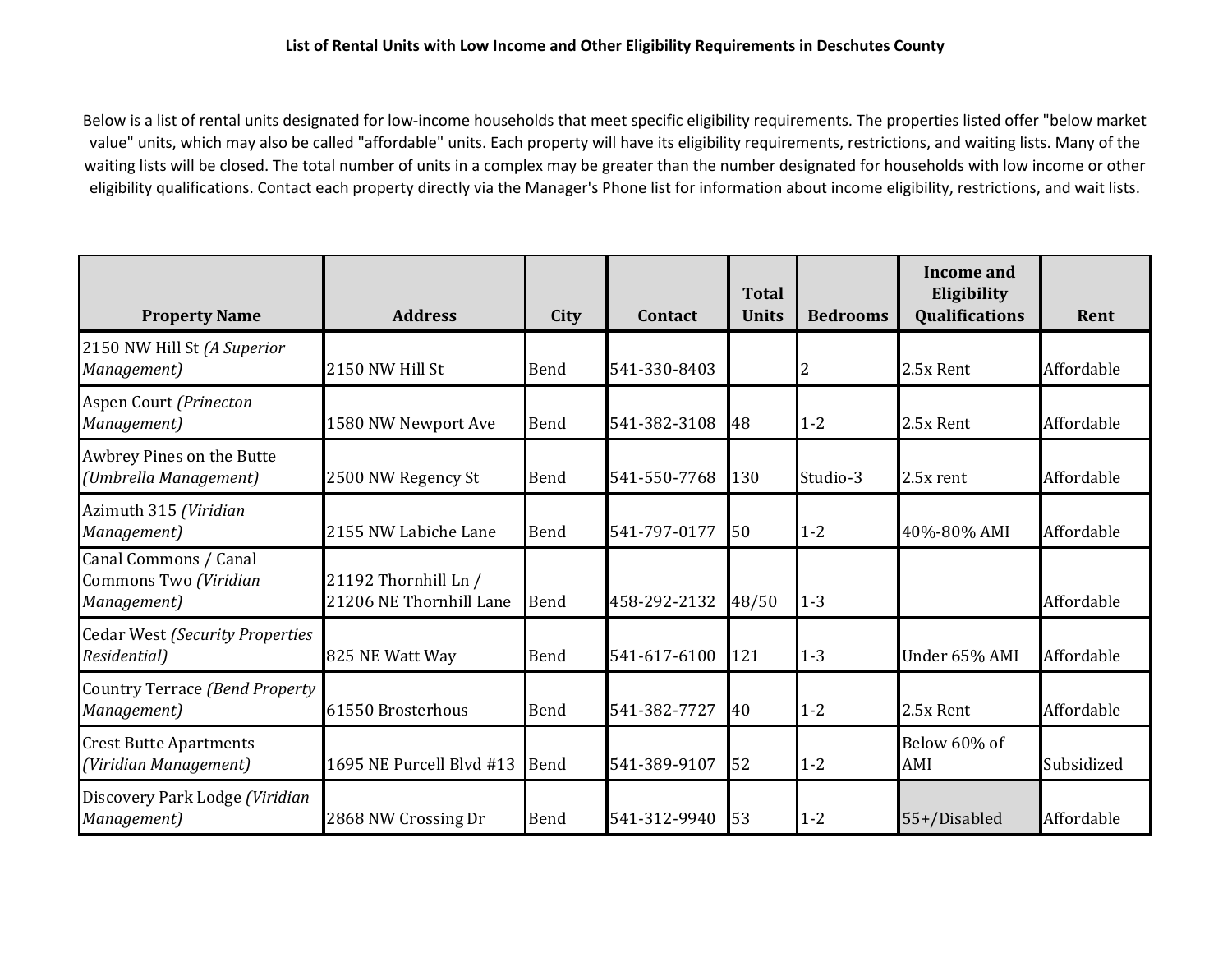| Eagle Landing                                                         | 20240 SE Reed Ln             | <b>Bend</b> | 541-322-9515 |     | $1 - 3$  | 2.5-3x Rent     | Affordable   |
|-----------------------------------------------------------------------|------------------------------|-------------|--------------|-----|----------|-----------------|--------------|
| Empire Village (Umbrella<br>Management)                               | 20814 NE Sierra Dr           | Bend        | 541-312-0007 | 88  | $1 - 3$  | 2.5x rent       | Affordable   |
| Fox Hollow (Bend Property<br>Management)                              | 2600 NE Forum Dr             | Bend        | 541-383-3152 | 126 | 2        | 2.5x Rent       | Affordable   |
| Gallatin Village (Taylor<br>Management)                               | 20186-20190 Old Murphy<br>Rd | <b>Bend</b> | 503-581-1813 | 8   | $2 - 3$  | 2.5x Rent       | Affordable   |
| Greenwood Manor (Guardian<br>Management)                              | 2248 NE $4^{th}$ St          | Bend        | 541-389-2712 | 40  | Studio-2 | Senior/Disabled | Affordable   |
| Mountain Glen (Norris-Stevens<br>Management)                          | 900 NE Butler Market Rd      | <b>Bend</b> | 541-383-9313 | 147 | $1 - 3$  | 2.5x Rent       | Affordable   |
| Mountain Laurel Lodge<br>(Viridian Management)                        | 990 SW Yates Drive           | <b>Bend</b> | 541-389-7800 | 54  | $1 - 2$  | 55+/Disabled    | Affordable   |
| Newport Lodge (A Superior<br>Management)                              | 1549/1551 NW Newport<br>Ave  | Bend        | 541-330-8403 |     | 2        | 2.5x Rent       | Affordable   |
| Parks on the Green (Umbrella<br>Management)                           | 61354 Blakely Rd             | <b>Bend</b> | 541-330-8980 | 86  | $1 - 3$  | 2.5x rent       | Affordable   |
| <b>Pilot Butte Retirement Center</b><br>(Pacific Retirement Services) | 1350 NE 27 <sup>th</sup> St. | <b>Bend</b> | 541-383-4674 | 85  | 1        | $62+$           | Income based |
| Pinewood (Umbrella<br>Management)                                     | 1567 NE Purcell Blvd         | Bend        | 541-385-5385 | 112 | $1 - 2$  | 2.5x rent       | Affordable   |
| Quimby Street (Cascade<br>Management Inc)                             | 455 NE Quimby St             | <b>Bend</b> | 541-382-9046 | 52  |          | Senior/Disabled | Affordable   |
| Skylark (Allen Management)                                            | 1504-1537 SE Skylark Dr      | Bend        | 541-728-2980 | 18  | $2 - 3$  | 3x Rent         | Affordable   |
| <b>Spring Pines</b>                                                   | 1330 NE Purcell              | <b>Bend</b> | 541-385-6928 | 42  |          | 2-3x Rent       | Affordable   |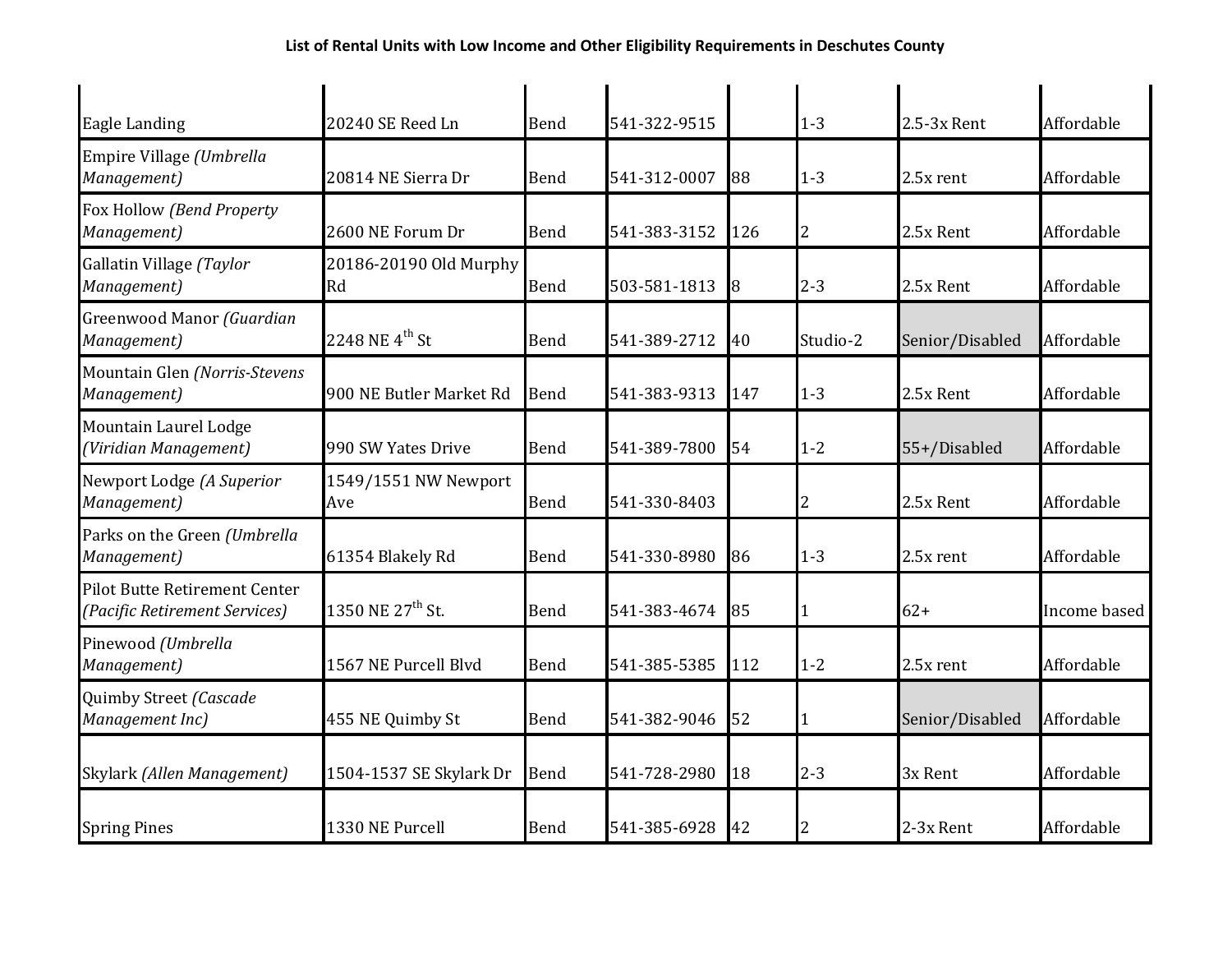| <b>Stillwater Crossing (Guardian</b><br>Management)               | 60847 SW Atwood Dr                            | <b>Bend</b> | 458-899-2431         |     | $1 - 3$  | Under 60% AMI            | Affordable |
|-------------------------------------------------------------------|-----------------------------------------------|-------------|----------------------|-----|----------|--------------------------|------------|
| <b>St Vincent Transitional Housing</b><br>(Lava Ridge Management) | 950 SE Third St                               | Bend        | 541-306-5042         | 13  | Studio-2 | Under 50% AMI            | Affordable |
| Sun Garden (A Superior<br>Management)                             | 1334 NE Purcell Blyd                          | Bend        | 541-330-8403         |     | $1 - 2$  | 2.5x Rent                | Affordable |
| The Vintage (FPI Management)                                      | 611 NE Bellevue Dr                            | Bend        | 541-262-1413         | 106 | $1 - 2$  | 55+/1.5x Rent            | Affordable |
| Virginia (A Superior<br>Management)                               | 61545 Parrell Rd                              | <b>Bend</b> | 541-330-8403         |     | 2        | 2.5x Rent                | Affordable |
| Westside Village (Bend Property<br>Management)                    | 1459 NW Albany Ave                            | <b>Bend</b> | 541-388-3113         | 46  | $1 - 3$  | 2.5x Rent                | Affordable |
| <b>Bluffs (Guardian Management)</b>                               | 340 SW Rimrock Way                            |             | Redmond 541-548-8735 | 96  | Studio-3 | Under 60% AMI            | Affordable |
| <b>Bridge Meadows</b>                                             | 2586 NW Kingwood Ave                          |             | Redmond 541-233-2692 |     | $1-4$    | $55+$                    | Affordable |
| Chaparral (IPM)                                                   | 244 SW Rimrock Way                            |             | Redmond 541-923-5008 |     | 2        |                          |            |
| <b>Cottonwood Senior</b>                                          | 215 NW Greenwood Ave                          | Redmond     | 541-548-7111         |     | $1 - 2$  | Senior/2-2.5 $x$<br>Rent | Affordable |
| Crooked River-Wintergreen<br>(Viridian Management)                | 2050 SW Timber Ave                            |             | Redmond 541-548-7816 | 24  | $1 - 3$  |                          | Subsidized |
| Eagle Rock Studio (Ridge<br>Management)                           | 1228 SW 17th St                               |             | Redmond 541-923-0248 |     | Studio-3 | 3x Rent                  | Affordable |
| Glacier Vista (Princeton<br>Management)                           | 2750 SW Indian Ave, #115 Redmond 541-923-4962 |             |                      | 48  | $1 - 2$  | 2.5x Rent                | Affordable |
| <b>Greenwood Commons (Plus</b><br>Management)                     | 319 NW Greenwood Ave                          |             | Redmond 541-923-6768 | 10  | 3        | 2.5x Rent                | Affordable |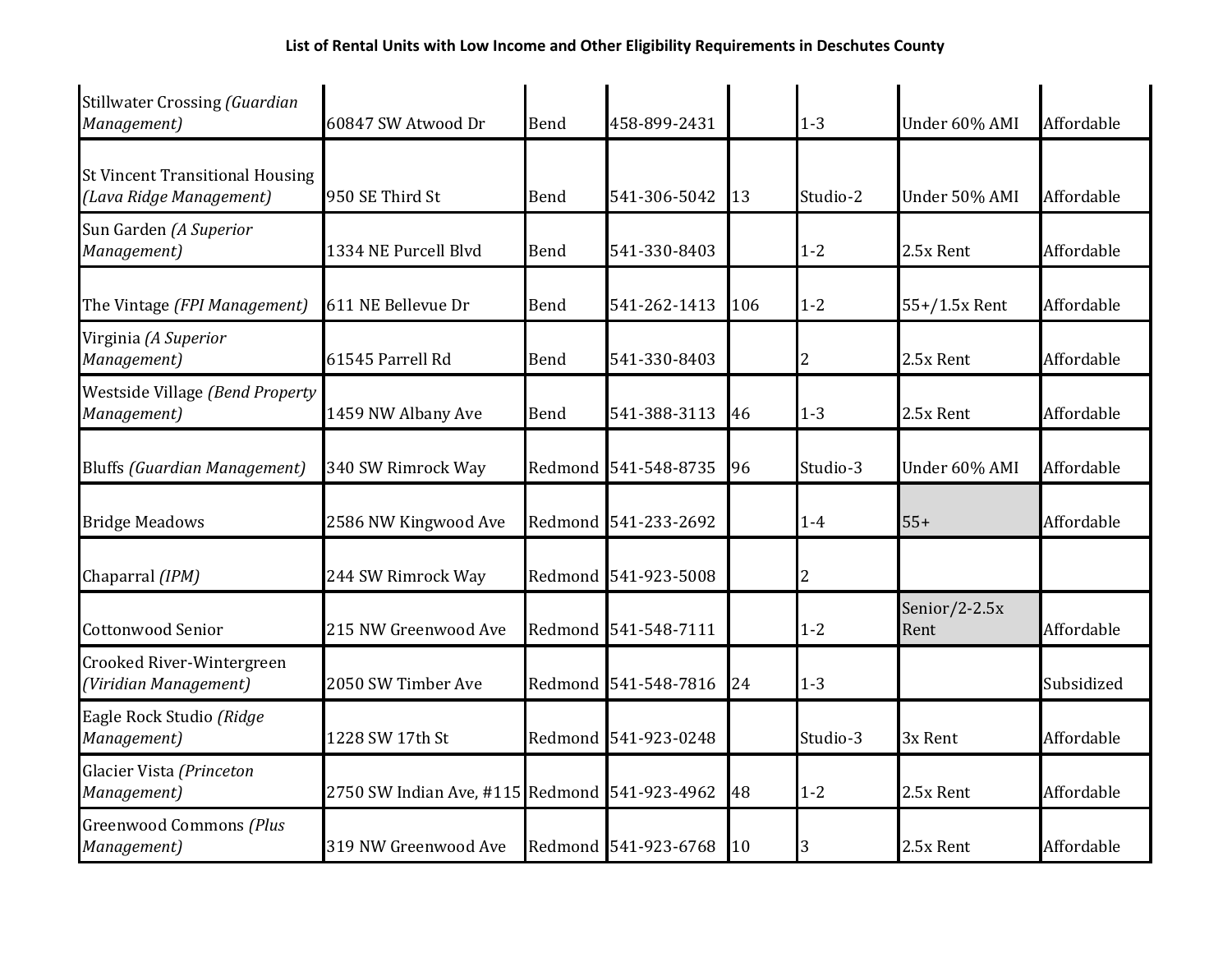| High Desert Commons (Viridian<br>Management)                       | 2201 SW Canal Blyd             |         | Redmond 541-504-7786 | 28 | $2 - 3$ | Under 50% AMI                  | Subsidized |
|--------------------------------------------------------------------|--------------------------------|---------|----------------------|----|---------|--------------------------------|------------|
| Obsidian Apts (IPM)                                                | 1619 SW Obsidian Way           |         | Redmond 541-548-2198 | 20 |         |                                | Affordable |
| Redmond Triangle (Viridian<br>Management)                          | 787 NW Canal Blyd              |         | Redmond 541-923-2142 | 24 | $1 - 2$ | 62+/Disabled                   | Subsidized |
| Ridgemont (Viridian<br>Management)                                 | 2210 SW $19^{th}$ St           |         | Redmond 541-548-7282 | 46 | $1 - 2$ | Under 60% AMI                  | Subsidized |
| Rim Rock Villa (IPM)                                               | 1822 W Antler Ave              |         | Redmond 541-548-2198 |    | $1 - 3$ |                                | Affordable |
| <b>Silvergate Apartments</b><br>(Deschutes Property<br>Management) | 2001 SW Salmon Ave             |         | Redmond 541-385-1515 | 32 | $1 - 2$ | $55+ / 3x$ Rent                | Affordable |
| <b>Stafford Square</b>                                             | 724 NW 4th St.                 |         | Redmond 541-548-7816 |    | $2 - 3$ |                                | Subsidized |
| Little Deschutes Lodge (Viridian<br>Management)                    | 51725 Little Deschutes<br>Lane | La Pine | 541-536-5400         | 26 | $1 - 2$ | 55+/Disabled,<br>Under 60% AMI | Affordable |
| Little Deschutes Lodge II<br>(Viridian Management)                 | 51720 Huntington Road          | La Pine | 541-536-5400         | 26 | $1 - 2$ | 55+/Disabled,<br>Under 60% AMI | Affordable |

**Housing Works-owned rental properties managed by EPIC Property Management**

| <b>Property Name</b> | <b>Address</b>      | <b>City</b> | Contact         | <b>Total</b><br><b>Units</b> | <b>Bedrooms</b> | Income and<br>Eligibility<br><b>Qualifications</b> | Rent       |
|----------------------|---------------------|-------------|-----------------|------------------------------|-----------------|----------------------------------------------------|------------|
| Ariel Glen           | 1700 SE Tempest Dr. | Bend        | 541-383-2556 70 |                              | $2 - 3$         | 50%-60% AMI                                        | Affordable |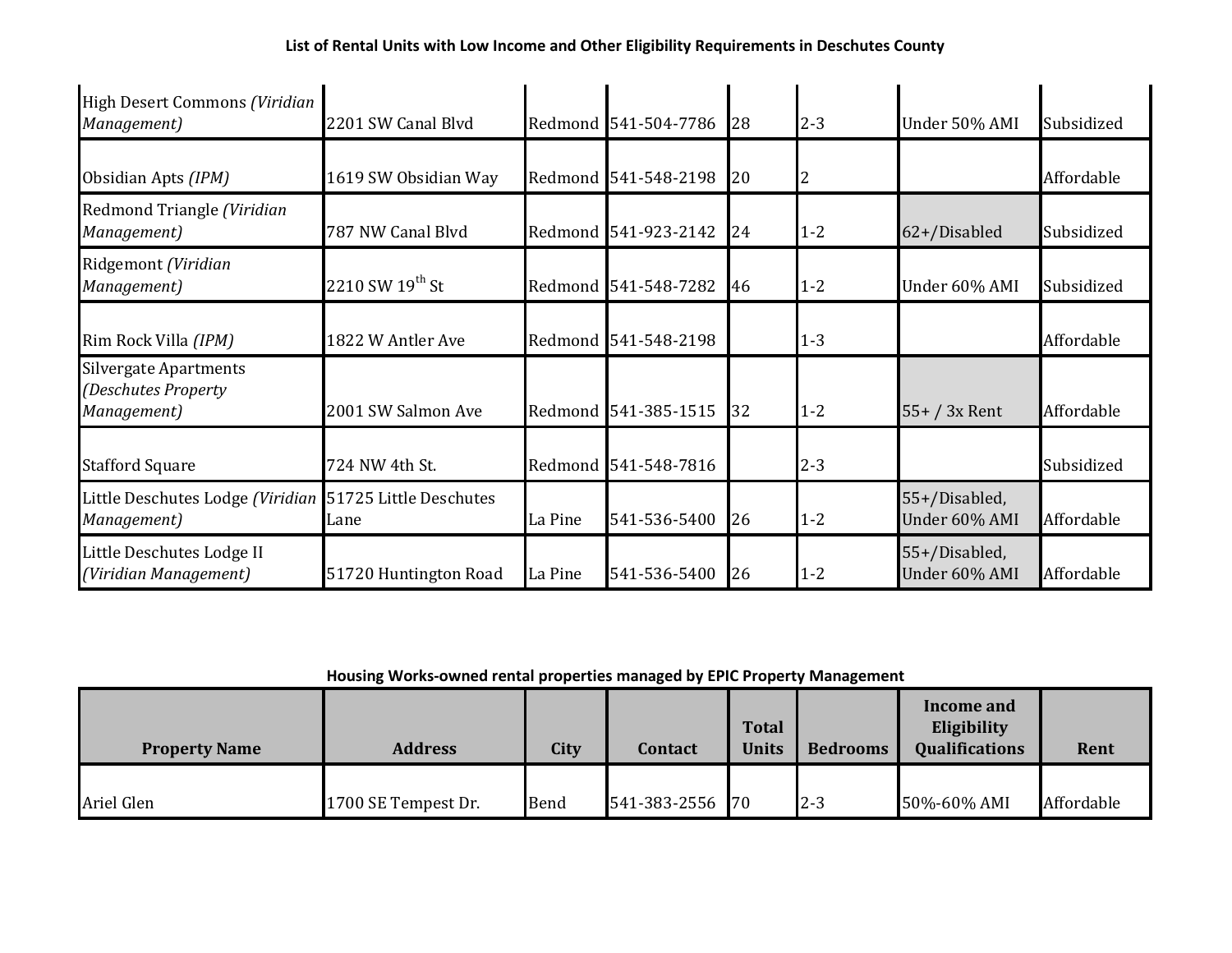| <b>Ariel South</b>         | 1707 SE Tempest Dr.   | Bend        | 541-383-2556         | 96 | $\overline{c}$ | 50-60% AMI                | Affordable |
|----------------------------|-----------------------|-------------|----------------------|----|----------------|---------------------------|------------|
| <b>Daggett Townhomes</b>   | 2097 Daggett Lane     | Bend        | 541-382-2705         | 24 | $2 - 3$        | 60% AMI                   | Affordable |
| Eastlake Village           | 675 NE Bellevue Dr.   | Bend        | 541-383-0555         | 56 | $2 - 3$        | 30-60% AMI                | Affordable |
| <b>Healy Heights</b>       | 1900 NE Bear Creek Rd | <b>Bend</b> | 541-383-1874         | 70 | $1-4$          | 40-60% AMI                | Affordable |
| Legacy Landing             | 2065 NE Tucson Way    | Bend        | 541-325-4610         | 47 | $1 - 2$        | 55+ Senior 30-<br>50% AMI | Affordable |
| <b>Moonlight Townhomes</b> | 2140 NE Moonlight Dr. | Bend        | 541-382-2705         | 29 | $2 - 3$        | 30-60% AMI                | Affordable |
| <b>Phoenix Crossing</b>    | 1475 NE Forbes Rd.    | Bend        |                      | 24 | Studio-1       | IDD and DV<br>30% AMI     | Affordable |
| <b>Putnam Pointe</b>       | 750 NW Lava Road      | <b>Bend</b> | 541-312-0046         | 44 | $1 - 2$        | 50-60% AMI                | Affordable |
| <b>Summit Park</b>         | 2017 NE Full Moon Dr. | Bend        | 541-382-2705         | 88 | $1 - 3$        | 80% AMI                   | Affordable |
| The Parks at East Lake     | 680 NE Bellevue Drive | Bend        | 541-350-5605         | 40 | $1 - 3$        | 50-60% AMI                | Affordable |
| <b>Aspen Villas</b>        | 933 NW Canal Blvd     |             | Redmond 541-548-6326 | 40 | $2 - 3$        | 50-60% AMI                | Affordable |
| <b>Brentwood Manor</b>     | 1121 SW Kalama Ave    |             | Redmond 541-598-6179 | 8  | 1              | 55+Senior/Disabl<br>ed    | Subsidized |
| Canyon Edge                | 1600 SW Reindeer Ave  |             | Redmond 541-548-2660 | 67 | $1 - 3$        | 30-60% AMI                | Affordable |
| <b>Cook Crossing</b>       | 1250 SW Veterans Way  |             | Redmond 541-504-4108 | 48 | $1 - 2$        | 55+ Senior                | Affordable |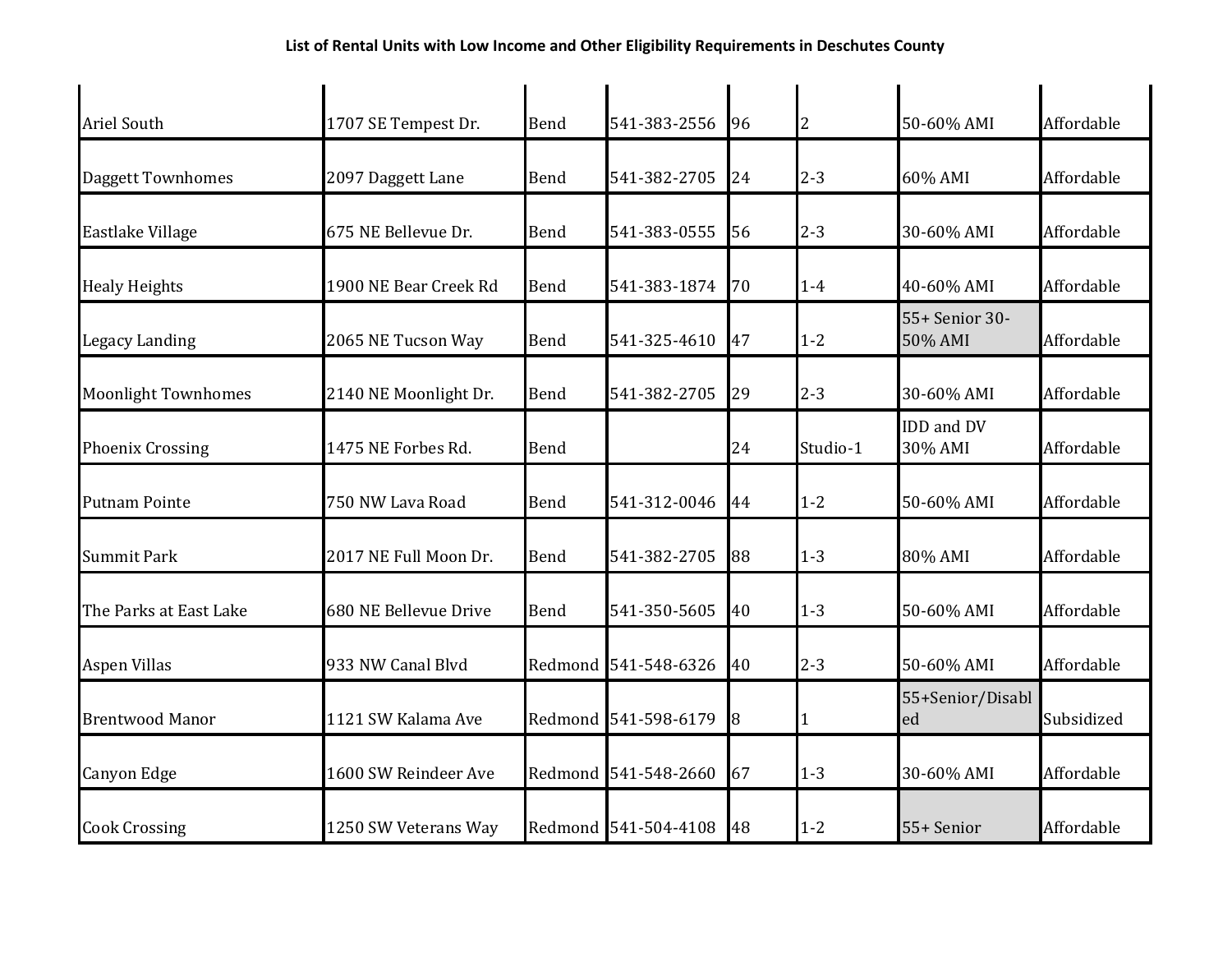| Fair Haven Vista          | NW 25th Street                 |                | Redmond 541-548-6326 | 11        | $2 - 3$ | 50-80% AMI              | Affordable |
|---------------------------|--------------------------------|----------------|----------------------|-----------|---------|-------------------------|------------|
| Midtown Place LLC         | 736 NW 5th St                  |                | Redmond 541-325-4610 | 47        | $1 - 3$ | 30-80% AMI              | Affordable |
| <b>Reindeer Meadows</b>   | 1601 SW Reindeer Ave.          |                | Redmond 541-548-2660 | <b>50</b> | $1 - 2$ | 55+Senior<br>50-60% AMI | Affordable |
| <b>Spencer Court</b>      | 2445 SW Canal Blyd             |                | Redmond 541-598-6179 | 16        |         | 55+ Senior<br>80% AMI   | Affordable |
| <b>Hawks View Estates</b> | 51750 Little Deschutes<br>Lane | La Pine        | 458-206-9883         | 42        | $1 - 3$ | 30-60% AMI              | Affordable |
| Ponderosa Heights         | 680 N. Brooks Camp Rd.         | <b>Sisters</b> | 541-797-7225         | 48        | $1 - 3$ | 30-60% AMI              | Affordable |
| Tamarack Village          | 555 N Larch Ave                | <b>Sisters</b> | 541-549-0143         | 33        | $1 - 3$ | 40-60% AMI              | Affordable |

Waiting list openings for properties managed by EPIC Property Management are posted at https://epicopenings.net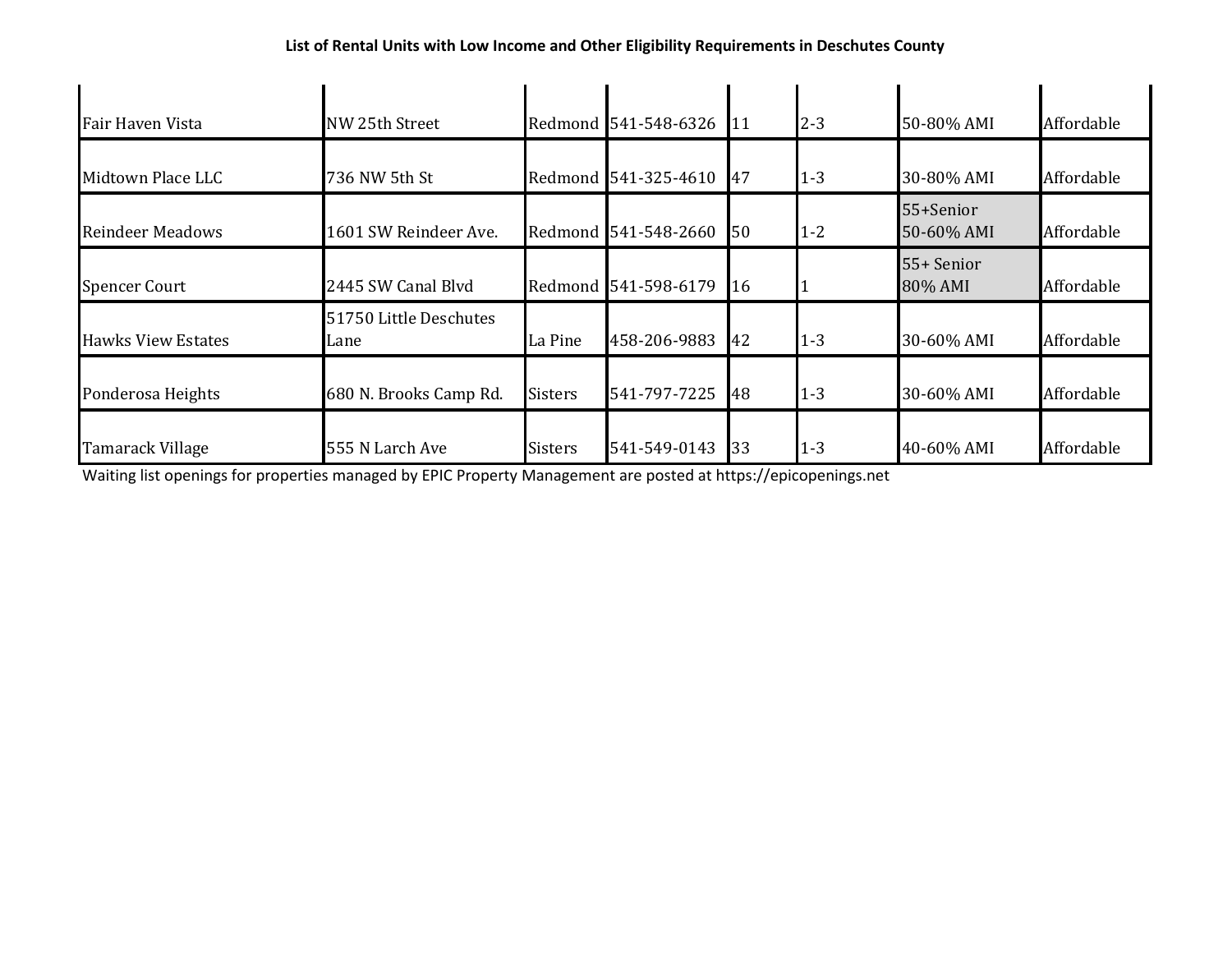Below is a list of rental units designated for low-income households that meet specific eligibility requirements. The properties listed offer "below market value" units, which may also be called "affordable" units. Each property will have its eligibility requirements, restrictions, and waiting lists. Many of the waiting lists will be closed. The total number of units in a complex may be greater than the number designated for households with low income or other eligibility qualifications. Contact each property directly via the Manager's Phone list for information about income eligibility, restrictions, and wait lists.

| <b>Property Name</b>                               | <b>Address</b>             | City       | <b>Contact</b> | <b>Total</b><br><b>Units</b> | <b>Bedrooms</b> | Income and<br>Eligibility<br><b>Qualifications</b> | Rent       |
|----------------------------------------------------|----------------------------|------------|----------------|------------------------------|-----------------|----------------------------------------------------|------------|
| American Village                                   | 290 SE $5^{th}$ St         | Prineville | 541-447-4967   | 28                           | $\overline{2}$  |                                                    | Affordable |
| Desert Gardens (Grand<br>Management)               | 705 W. 10 <sup>th</sup> St | Prineville | 541-447-1320   | 36                           |                 | 62+/Disabled                                       | Subsidized |
| Iron Horse Lodge (Viridian<br>Management)          | 435 NE<br>Wayfinder Dr     | Prineville | 541-447-1590   | 26                           | $1 - 2$         | 55+/Disabled                                       | Affordable |
| Ochoco Manor                                       | 601 NW Deer St.            | Prineville | 503-682-7788   | 28                           | Studio-1        | Senior/Disabled                                    | Subsidized |
| <b>Ridgeview Commons</b><br>(Princeton Management) | 449 NE<br>Ridgeview Ct.    | Prineville | 541-416-1515   | 40                           | $1-4$           | $62+$                                              | Affordable |

**Housing Works-owned rental properties managed by EPIC Property Management**

| <b>Property Name</b>      | <b>Address</b>       | City       | <b>Contact</b> | <b>Total</b><br><b>Units</b> | <b>Bedrooms</b> | Income and<br>Eligibility<br><b>Qualifications</b> | Rent       |
|---------------------------|----------------------|------------|----------------|------------------------------|-----------------|----------------------------------------------------|------------|
| <b>Barnes Butte Vista</b> | 1050 NE Peters<br>Rd | Prineville | 541-213-2251   | 44                           | $1 - 3$         | 30%-60% AMI                                        | Affordable |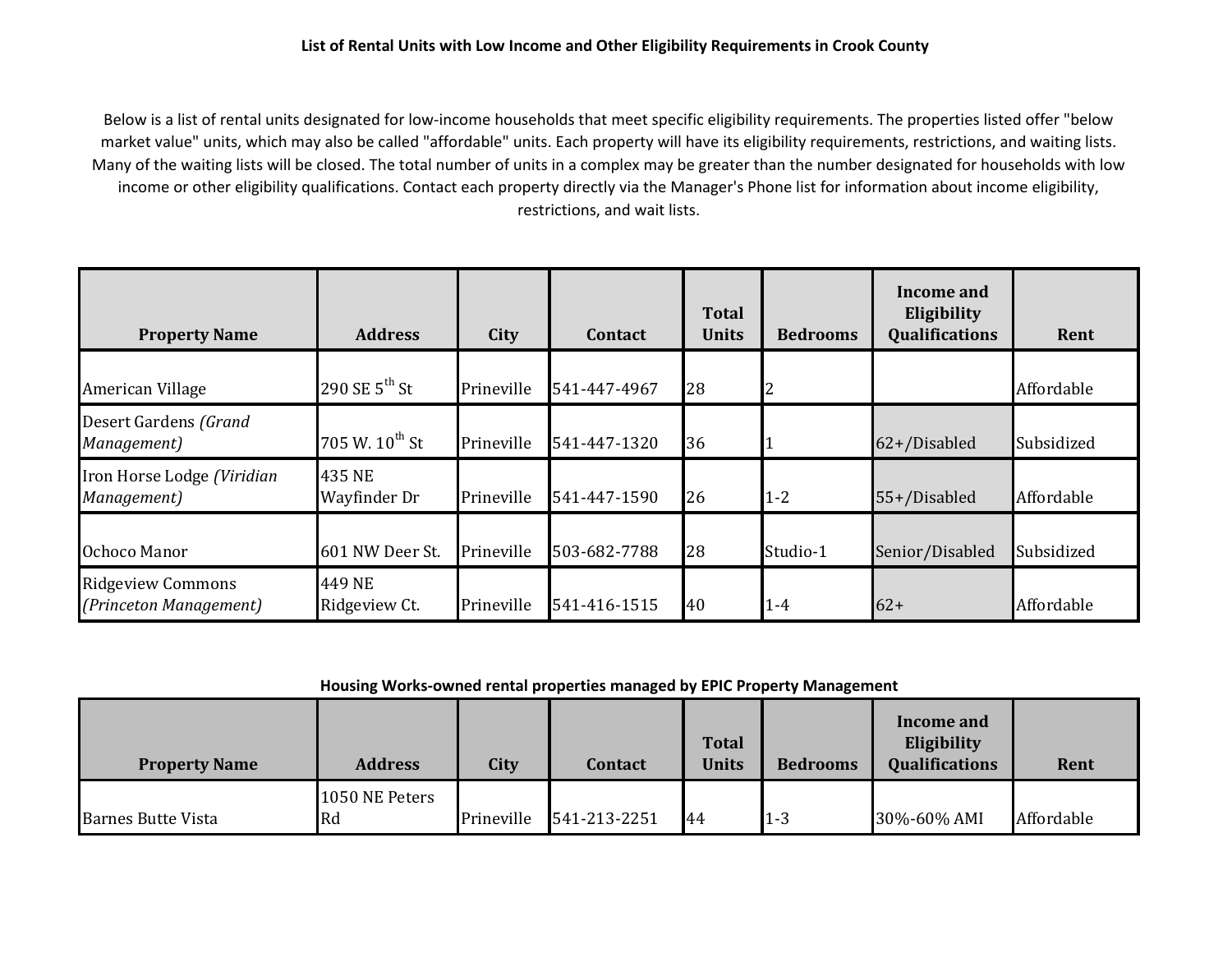## **List of Rental Units with Low Income and Other Eligibility Requirements in Crook County**

| Riverside              | 635 S Main           | Prineville | 541-416-2117 | 140 | $1 - 2$ | 55+/Disabled<br>50%-60% AMI | Affordable |
|------------------------|----------------------|------------|--------------|-----|---------|-----------------------------|------------|
| Ochoco School Crossing | 440 NW Madras<br>Hwy | Prineville | 541-416-2117 | 29  | $0 - 3$ | 50% AMI                     | Affordable |

Waiting list openings for properties managed by EPIC Property Management are posted at https://epicopenings.net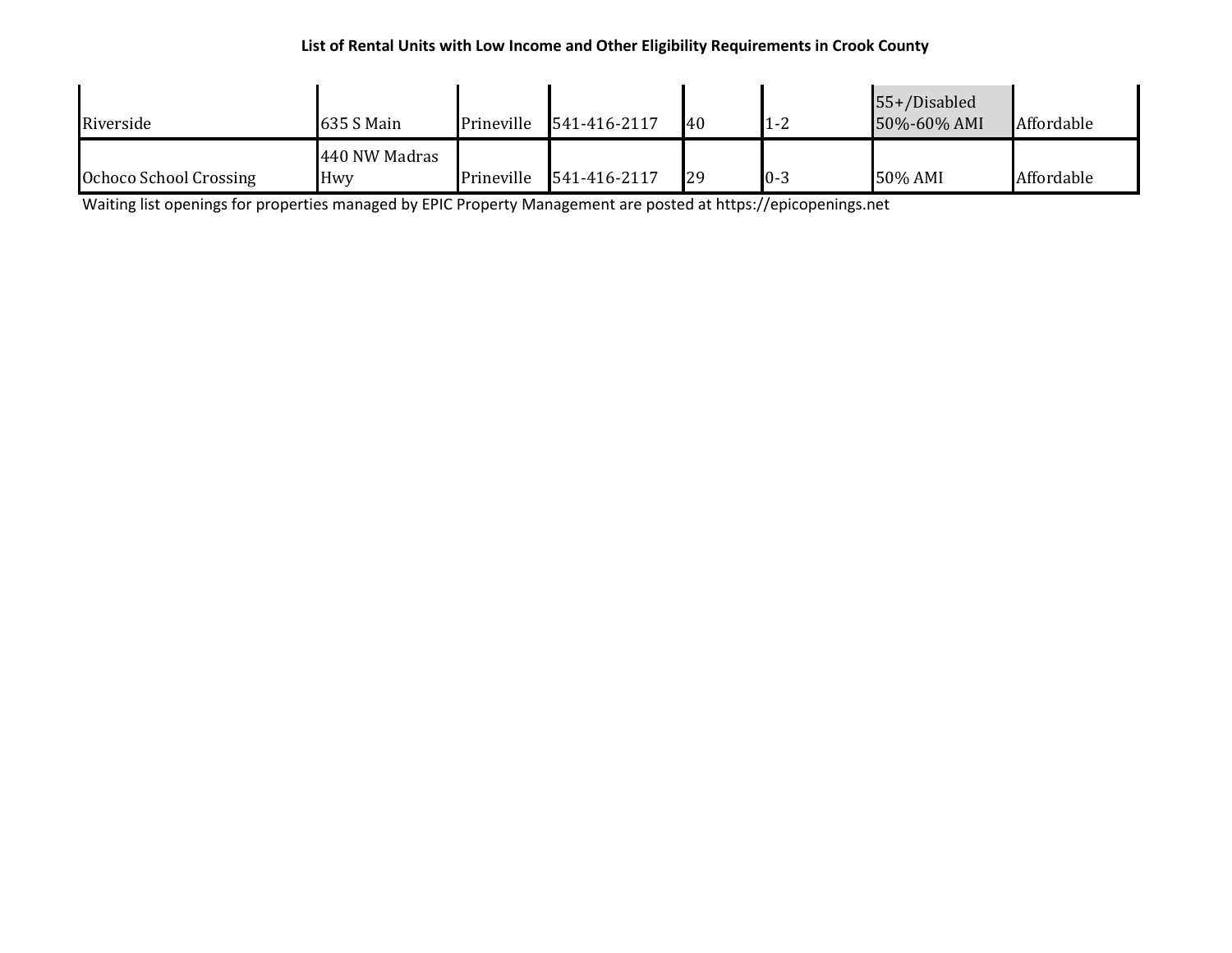Below is a list of rental units designated for low-income households that meet specific eligibility requirements. The properties listed offer "below market value" units, which may also be called "affordable" units. Each property will have its eligibility requirements, restrictions, and waiting lists. Many of the waiting lists will be closed. The total number of units in a complex may be greater than the number designated for households with low income or other eligibility qualifications. Contact each property directly via the Manager's Phone list for information about income eligibility, restrictions, and wait lists.

| <b>Property Name</b>                                       | <b>Address</b>       | City   | <b>Contact</b> | <b>Total</b><br><b>Units</b> | <b>Bedrooms</b> | Income and<br>Eligibility<br><b>Qualifications</b> | Rent       |
|------------------------------------------------------------|----------------------|--------|----------------|------------------------------|-----------------|----------------------------------------------------|------------|
| 66 SW 3rd (Willow Canyon<br><b>Property Management</b> )   | 66 SW 3rd            | Madras | 541-475-8000   | 13                           | $1 - 2$         | 3x Rent                                            | Affordable |
| Brush Lane (Willow Canyon<br><b>Property Management</b> )  | 1535 US-97           | Madras | 541-475-8000   | 15                           | $\overline{c}$  | 3x Rent                                            | Affordable |
| <b>Canyon Villa Estates</b>                                | 291 SW C St          | Madras | 541-475-3202   | 19                           | $2 - 3$         | Families                                           | Subsidized |
| <b>Crooked River-Madison</b><br>(Viridian Management)      | 950 SW Madison<br>St | Madras | 541-475-3007   | 30                           | $1 - 2$         | Below 80% AMI                                      | Subsidized |
| <b>Crooked River-Willow Creek</b><br>(Viridian Management) | 410 NE Oak St        | Madras | 541-475-2028   | 40                           | $1 - 3$         | Below 80% AMI                                      | Subsidized |
| Golden Age Manor 1 & 2<br>(Viridian Management)            | 293 SW C St.         | Madras | 541-475-3202   | 24                           |                 | Senior/Disabled                                    | Subsidized |
| Jefferson Court Apartments<br>(Viridian Management)        | 319 SW G St          | Madras | 541-475-7554   | 24                           | Studio-2        | Below 80% AMI                                      | Subsidized |
| Madras Estates (Cascade<br>Management)                     | 242 SW 3rd St        | Madras | 541-475-1969   | 23                           |                 | $62+$                                              | Subsidized |
| Trailside (Willow Canyon<br>Management)                    | 37 NE 8th St         | Madras | 541-475-800    | 26                           | $\overline{2}$  | 3x Rent                                            | Affordable |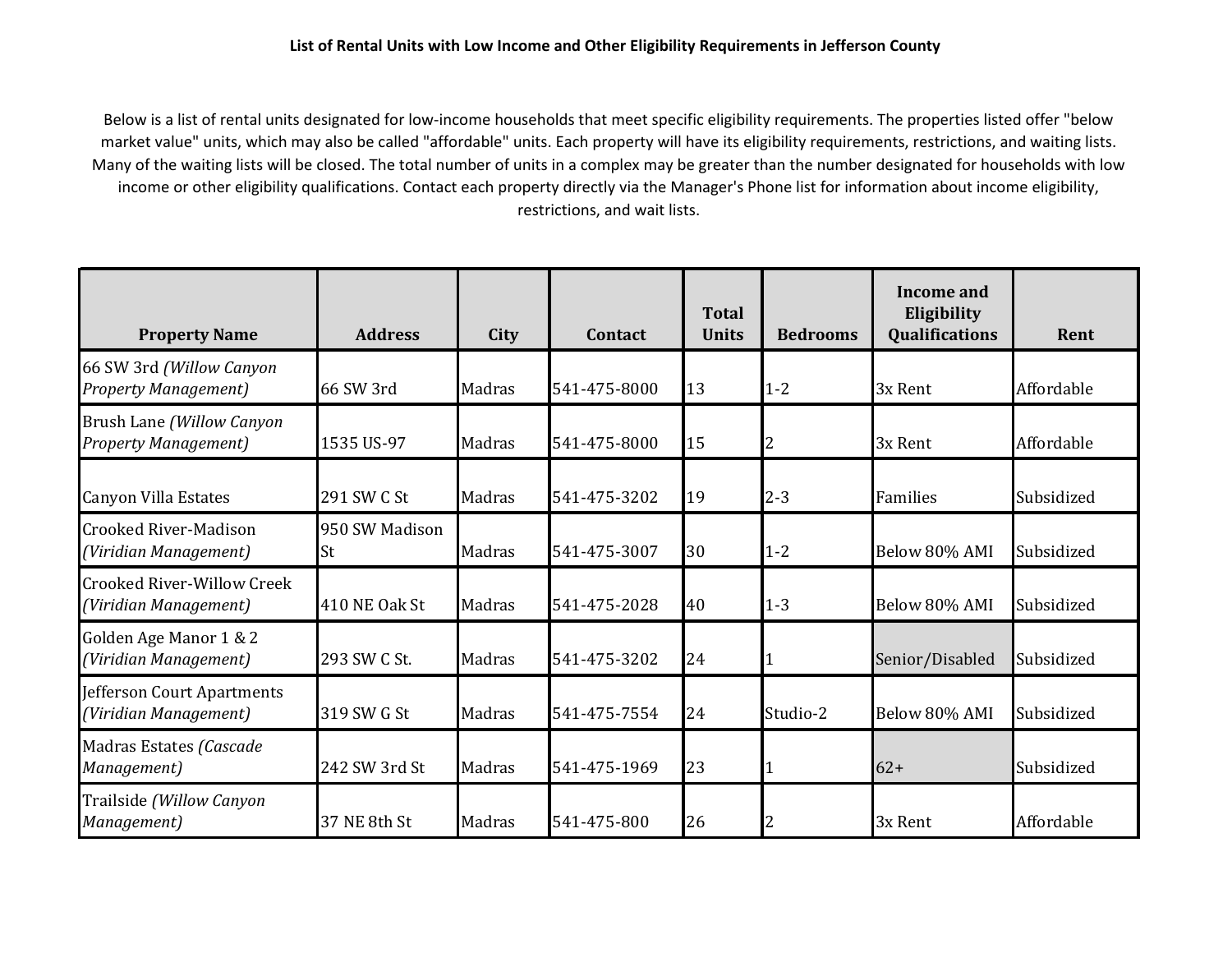| <b>Property Name</b> | <b>Address</b>           | City   | Contact      | <b>Total</b><br><b>Units</b> | <b>Bedrooms</b> | Income and<br>Eligibility<br><b>Qualifications</b> | Rent       |
|----------------------|--------------------------|--------|--------------|------------------------------|-----------------|----------------------------------------------------|------------|
| <b>Canyon East</b>   | 280 NE Jefferson<br>ISt. | Madras | 541-420-7765 | 24                           | $2 - 4$         | Agricultural<br>50-60% AMI                         | Affordable |
| Chennai Landing      | 645 SW Marshall<br>ISt.  | Madras | 541-475-5743 | 24                           | $2 - 3$         | 50-60% AMI                                         | Affordable |
| Menta Park           | 287 SW 1st St            | Madras | 541-420-7765 | 20                           | $2 - 4$         | Agricultural<br>50-60% AMI                         | Affordable |
| <b>Rolling Sage</b>  | 246 NE Jefferson<br>St.  | Madras | 541-420-7765 | 23                           |                 | 30-60% AMI                                         | Affordable |

**Housing Works-owned rental properties managed by EPIC Property Management**

Waiting list openings for properties managed by EPIC Property Management are posted at https://epicopenings.net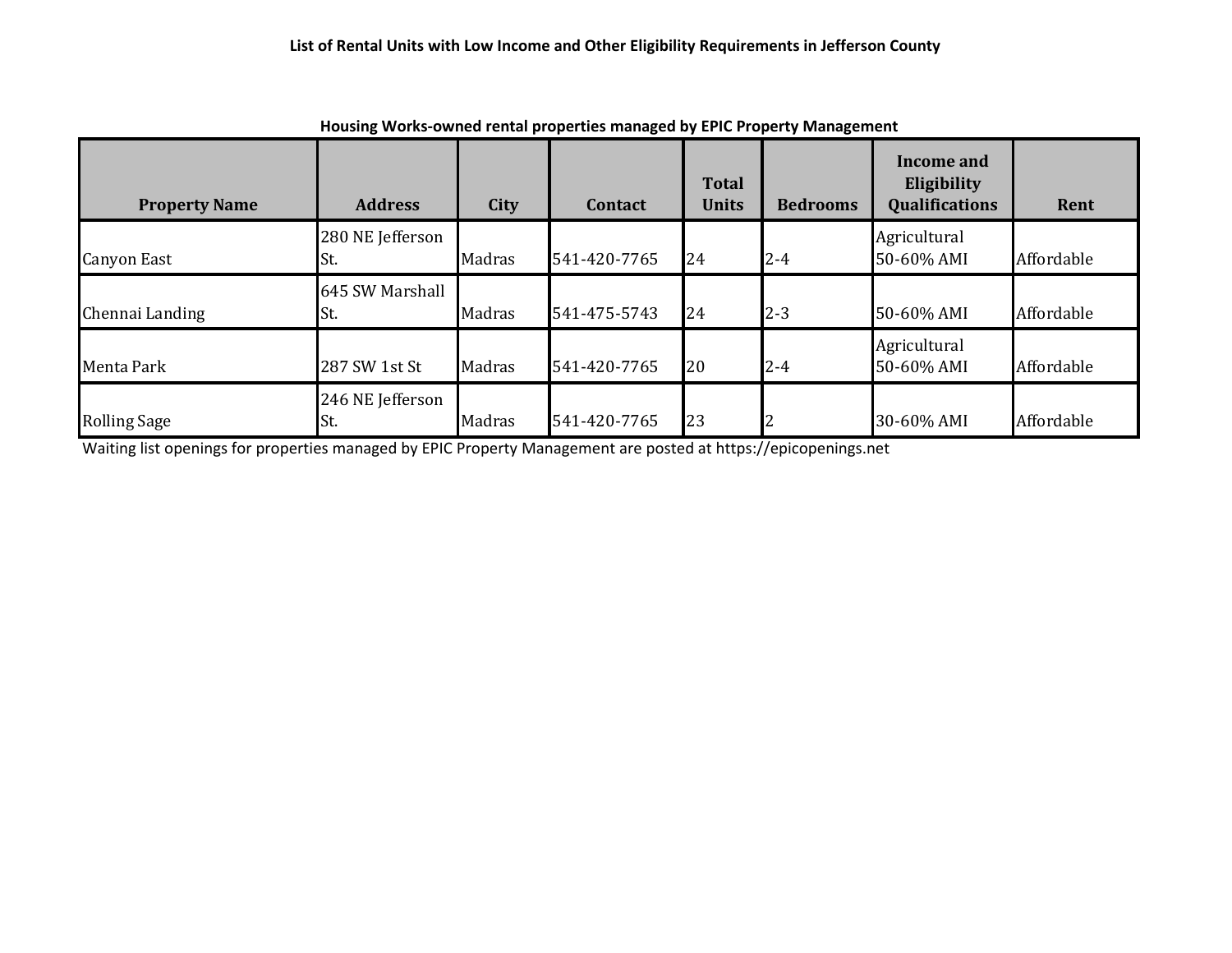## **List of Property Management Companies and their Requirements with listings in Deschutes, Jefferson, and Crook Counties** Revised 5/27/2022

## **A great way to start looking for rental housing is to contact the property management firms listed below. They may be able to help you find a unit within your budget.**

| <b>Property Management</b><br>Company                  | <b>Address</b>                       | <b>City</b>          | <b>Contact</b> | Income<br><b>Qualifications</b>      | <b>Affordable</b><br><b>Options</b> | <b>Application Fee</b>       |
|--------------------------------------------------------|--------------------------------------|----------------------|----------------|--------------------------------------|-------------------------------------|------------------------------|
| <b>Allen Property Management</b>                       | 150 NE Bend River Mall<br>Dr Ste 300 | Bend                 | 541-728-2980   | 3x Rent                              | Yes                                 | \$40                         |
| <b>A Superior Property</b><br><b>Management</b>        | 225 NW Franklin Ave,<br>Suite A      | Bend                 | 541-330-8403   | 2.5x Rent                            | Yes                                 | \$60 due once 1st<br>in line |
| <b>Austin Property Management</b>                      | 1444 NW College Way                  | Bend                 | 541-317-1709   | 3.5x Rent                            | Yes                                 | \$50 due once 1st<br>in line |
| <b>Bend Property Management</b>                        | 405 NE Seward, Ste 4                 | Bend                 | 541-382-7727   | 2.5x Rent                            | Yes                                 | \$45 due once 1st<br>in line |
| <b>Blue Flag Reality</b>                               | 52640 NE 1st St                      | Scappoose            | 503-374-3956   | 3x Rent                              | Yes                                 | \$40                         |
| Cascade Management, INC                                | 9600 SW Oak St., Ste<br>200          | Tigard               | 503-682-7788   | Varies from property Yes             |                                     | Varies from<br>property      |
| <b>Central Oregon Leasing and</b><br><b>Management</b> | 1250 NE 3rd St                       | Bend                 | 541-385-6830   | 3x Rent                              | Yes                                 | \$45                         |
| <b>CR Property Management</b>                          | 145 NE Revere, Ste 4<br>#01          | Bend                 | 541-318-1414   | 2.5x Rent                            | Yes                                 | \$35                         |
| <b>Crooked River Ranch Realty</b>                      | 5135 Clubhouse Road                  | <b>Crooked River</b> | 800-597-6607   | 3x Rent                              | Yes                                 | \$40                         |
| <b>Deschutes Property</b><br><b>Management</b>         | 605 NE Savannah Suite<br>#1          | Bend                 | 541-385-1515   | 3x Rent                              | Yes                                 | \$50 due once 1st<br>in line |
| <b>Epic Properties</b>                                 | 2017 NE Full Moon Dr                 | Bend                 | 541-788-3742   | Various %'s of Area<br>Median Income | Yes                                 | Varies                       |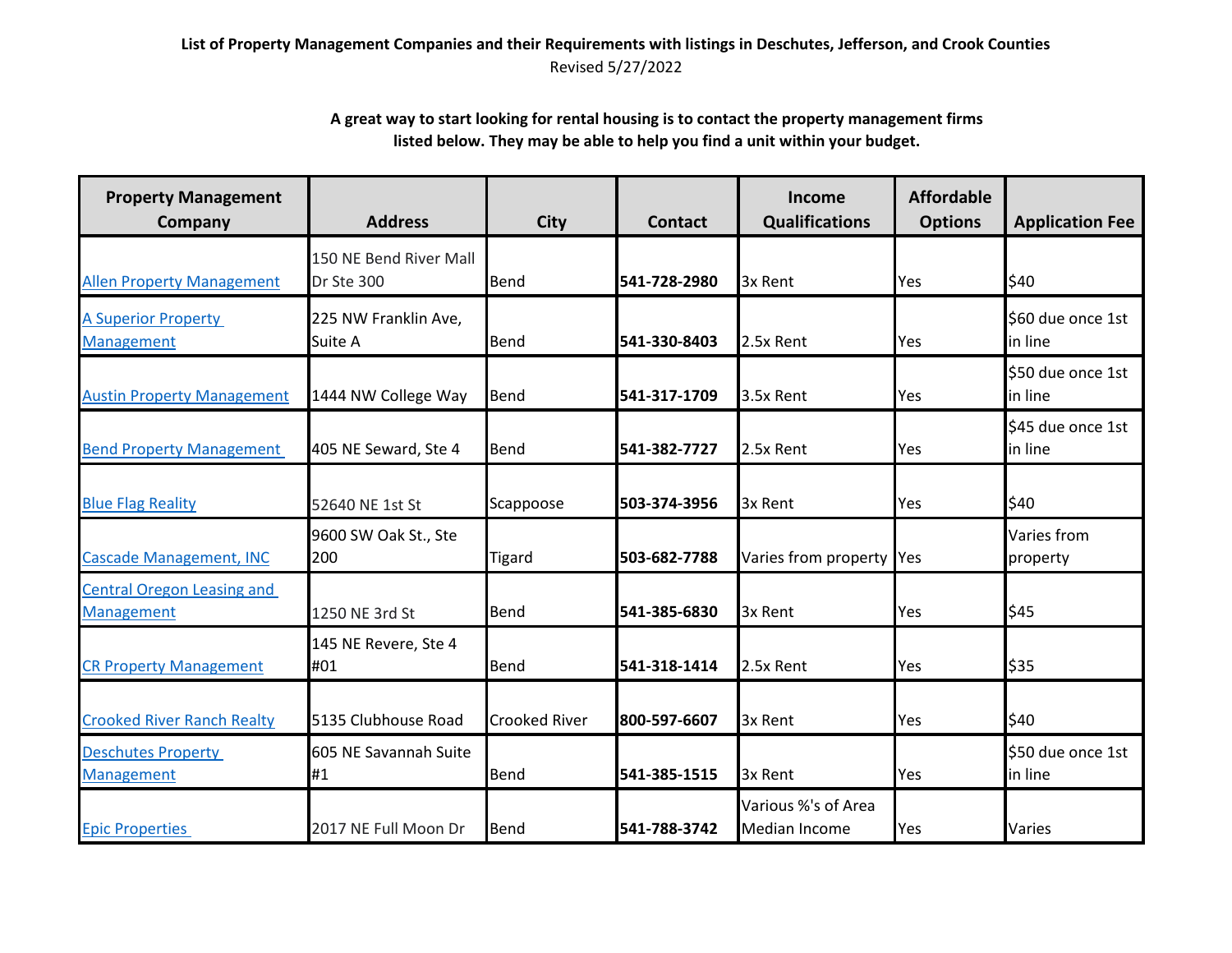| Encore                                                                | 2326 SW Glacier Pl                         | Redmond     | 541-548-9994 | 2.5-3x Rent                                 | Yes | \$50                         |
|-----------------------------------------------------------------------|--------------------------------------------|-------------|--------------|---------------------------------------------|-----|------------------------------|
| <b>Guardian Real Estate</b>                                           | 760 SW 9th Avenue,<br><b>Suite 2200</b>    | Portland    | 503-802-3600 | Various %'s of Area<br><b>Median Income</b> | Yes | \$45 due once 1st<br>in line |
| <b>High Country Property</b><br><b>Management</b>                     |                                            | <b>Bend</b> | 541-382-3166 | 3x Rent                                     | Yes | \$45                         |
| <b>High Desert Property</b>                                           | 1515 SW Reindeer Ave                       | Redmond     | 541-548-0383 | 3x Rent                                     | Yes | \$45                         |
| <b>Hummingbird Property</b><br>Management                             | 1230 Northeast 3rd<br>Street, Suite A-160C | Bend        | 541-318-1080 | 2.5-3x Rent                                 | Yes | \$50 due once 1st<br>in line |
| La Pine Property Management                                           | 51493 Hunington<br><b>Rd/POB 705</b>       | La Pine     | 541-536-1114 | 2.5x Rent                                   | Yes | \$75                         |
| <b>Lava Ridge Property</b><br>Management                              | 1661 NE 4th Street,<br>Suite 200           | Bend        | 541-306-5042 | 3x Rent                                     | Yes | \$50                         |
| <b>Mt Bachelor Property</b><br><b>Management</b>                      | 642 NW Arizona Ave                         | <b>Bend</b> | 541-640-5551 | 3x Rent                                     | Yes | \$45                         |
| <b>Norris &amp; Stevens</b>                                           | 900 SW 5th Ave                             | Portland    | 503-223-3171 | 2.5x Rent                                   | Yes | \$55                         |
| <b>Obsidian Real Estate</b>                                           | 63032 Lower Meadow<br>Dr #100              | <b>Bend</b> | 541-633-7772 | 2.5-3x Rent                                 | Yes | \$45                         |
| Pacific Crest Affordable Housing 5 NW Minnesota Ave,<br>(By Viridian) | Ste 210                                    | Bend        | 541-383-2505 | Various %'s of Area<br><b>Median Income</b> | Yes | Varies                       |
| <b>Penbrooke Company</b>                                              | 250 NW Franklin<br>Avenue, Suite 204       | <b>Bend</b> | 541-389-8660 | 3x Rent                                     | Yes | \$50                         |
| <b>Plus Property Management</b>                                       | 695 SW Mill View Way,<br><b>Ste 106</b>    | <b>Bend</b> | 541-389-2486 | 2.5x Rent                                   | Yes | \$55 due once 1st<br>in line |
| <b>PMI Property Management</b>                                        | 3218 NE Spring Creek<br>Place              | Bend        | 541-728-3033 | 3x Rent                                     | Yes | \$50                         |